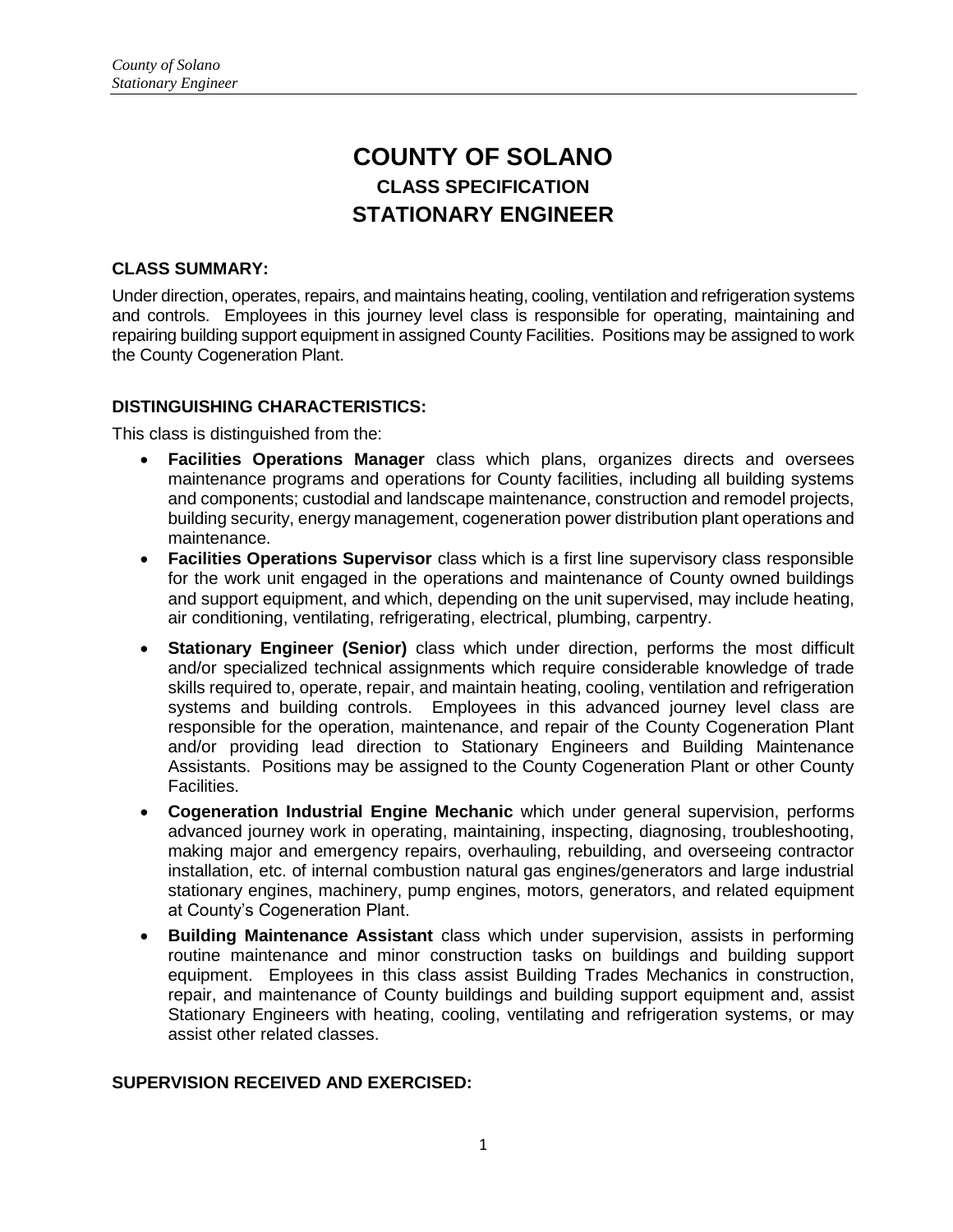- Supervision is provided by a Facilities Operations Manager and/or Facilities Operations Supervisor.
- No supervision is exercised over others; however, may provide technical expertise, instruction, consultation and/or advice to colleagues.
- May receive lead direction from a Stationary Engineer (Senior)

**ESSENTIAL DUTIES:** This class specification represents the core area of responsibilities; specific position assignments will vary depending on the needs of the department.

- Starts, stops, and adjusts automatic and manual low and high voltage, electric, electronic automated and pneumatic controls to operate the heating, cooling, ventilating and refrigeration systems within recommended or prescribed operating ranges.
- Reads meters and gauges or automatic recording devices to verify operating conditions and records data such as temperature of equipment, hours of operation, fuel consumed, temperature or pressure, water levels, analyses of flue gases, and voltage load.
- Adjusts manual controls or overrides automatic controls to bring equipment into recommended or prescribed operating ranges, switch to back up equipment or systems, or shut down equipment.
- Performs visual inspections and preventive maintenance at determined intervals to detect malfunctions and/or the need for repairs.
- Analyzes, trends and maintains equipment by testing, balancing and making adjustments to tightening fittings, repacking bearings and valves, replacing compressors, motors, pumps, value gaskets, recorders and gauges, and cleaning or replacing burners or other components using hand and power tools; oils and lubricates equipment; makes repairs to all associated equipment related to the HVAC and air distribution systems, including intakes and exhaust.
- Performs water treatment analyses on chilled, condenser and/or hot water and steam to maintain chemical control limits of the water, adds chemical additives, such as water softeners into treatment tank to prevent scale build up and to clean boiler lines.
- Maintains and repairs decorative fountains controls.
- Records operation and maintenance actions taken during particular shift.
- Understand and interpret blueprints and building reference manuals.
- Coordinates with and oversees the work of vendors and contractors.
- Maintains documentation for compliance with CAL/OSHA standards; keeps records of disbursement inventories; and maintains adequate stock of supplies and equipment related to heating and air conditioning repair and maintenance.
- Maintains the cleanliness of air vents in secured facilities that requires the use of a lift.
- Provides technical expertise and/or consultation and advice to colleagues.
- Coordinates work efforts of inter-related building systems with colleagues.
- Performs other duties as assigned.

# **REQUIRED EDUCATION AND EXPERIENCE:**

- **Education:** High School Diploma, GED, or equivalent; **AND**
- **Experience:** Four (4) years experience including three (3) years of apprenticeship training in a program, or under a journey worker in heating, ventilating, air conditioning and/or refrigeration **AND** One (1) year of full-time paid experience at the level of a journey worker in heating, ventilating, air conditioning and/or refrigeration.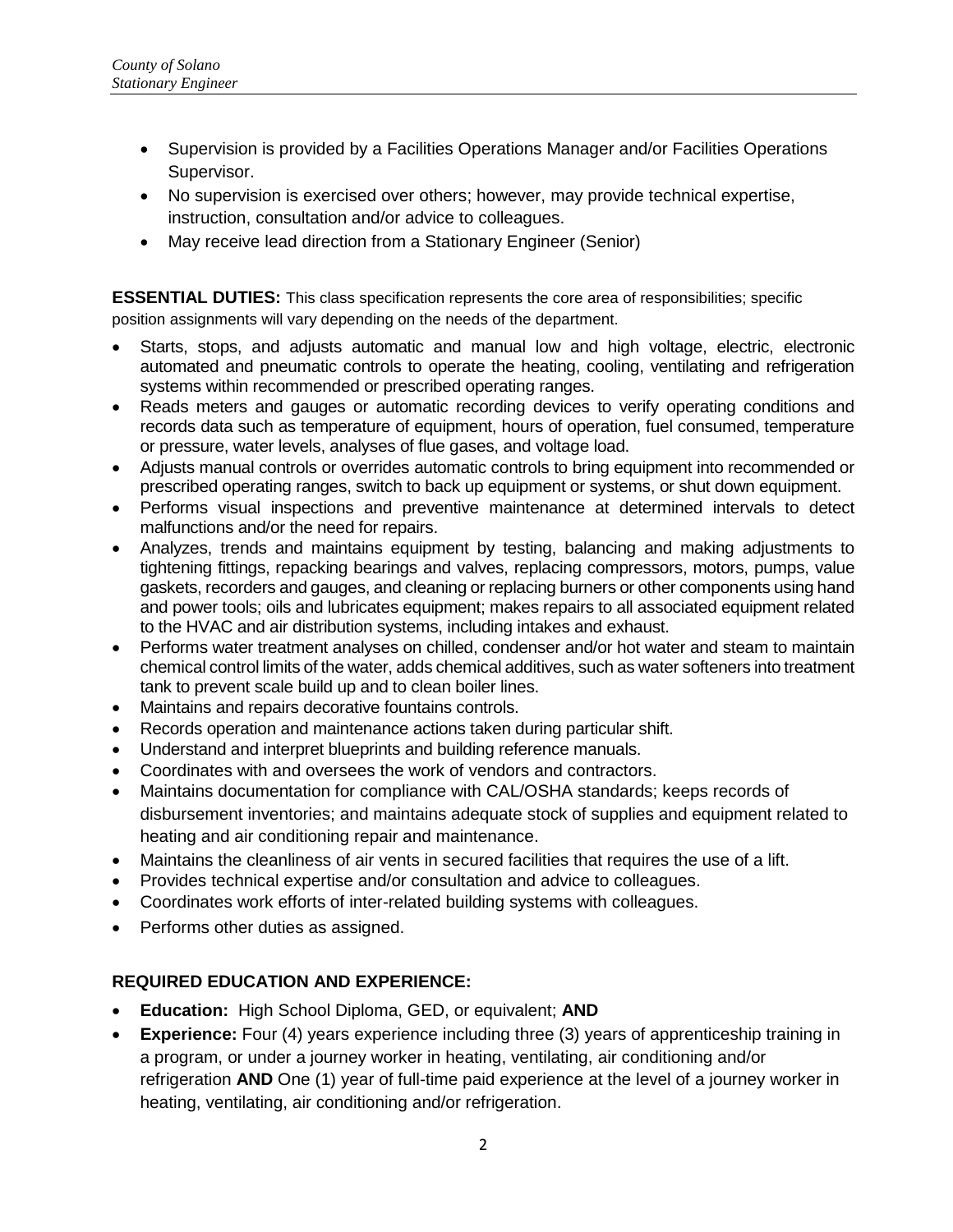Journey worker certificate as a Stationary Engineer is highly desirable*.*

## **LICENSING, CERTIFICATION AND REGISTRATION REQUIREMENTS**:

- Applicants are required to possess, or obtain prior to employment, a valid California Driver's License, Class C.
- Applicants are required to possess a current Environmental Protection Agency, Section 608, Universal Certification.

**Note:** All licenses, certificates and registrations must be kept current while employed in this class.

## **REQUIRED KNOWLEDGE, SKILLS AND ABILITIES:**

#### **Knowledge of:**

- Theory and practice of heating, ventilating, air conditioning, electricity, hydraulics, thermal dynamics refrigeration and electronics.
- HVAC operations, maintenance and repair to include minor programming.
- Installation, maintenance, operation, repair, and balancing of environmental systems.
- Drafting and blueprint reading.
- Pneumatic and electronic controls.
- Chemistry, physics, and water treatment practices as they apply to stationary engineering equipment.
- Tools and equipment commonly used in the stationary engineering field.
- Automated controls systems operations and minor programming of equipment commonly found in public buildings.
- Safe shop practices.
- Laws, regulations and policies applicable to work performed.
- Customer service techniques.
- English composition, spelling, grammar, vocabulary, and punctuation for both written and oral communications.
- Basic mathematics to determine amount of materials needed for a job, including but not limited to, square footage of areas to be worked on.
- Modern office equipment to include: computers, smartphones and related software applications.
- Construction safety protocols and regulations.

## **Skill and/or Ability to:**

- Read and interpret building plans, blueprints, instructional mechanical plans, and related schematics.
- Diagnose mechanical operating troubles.
- Maintain accurate records and reports and documents actions taken.
- Comprehend and follow written and verbal instructions.
- Establish and maintain cooperative working relationships.
- Demonstrate tact and diplomacy.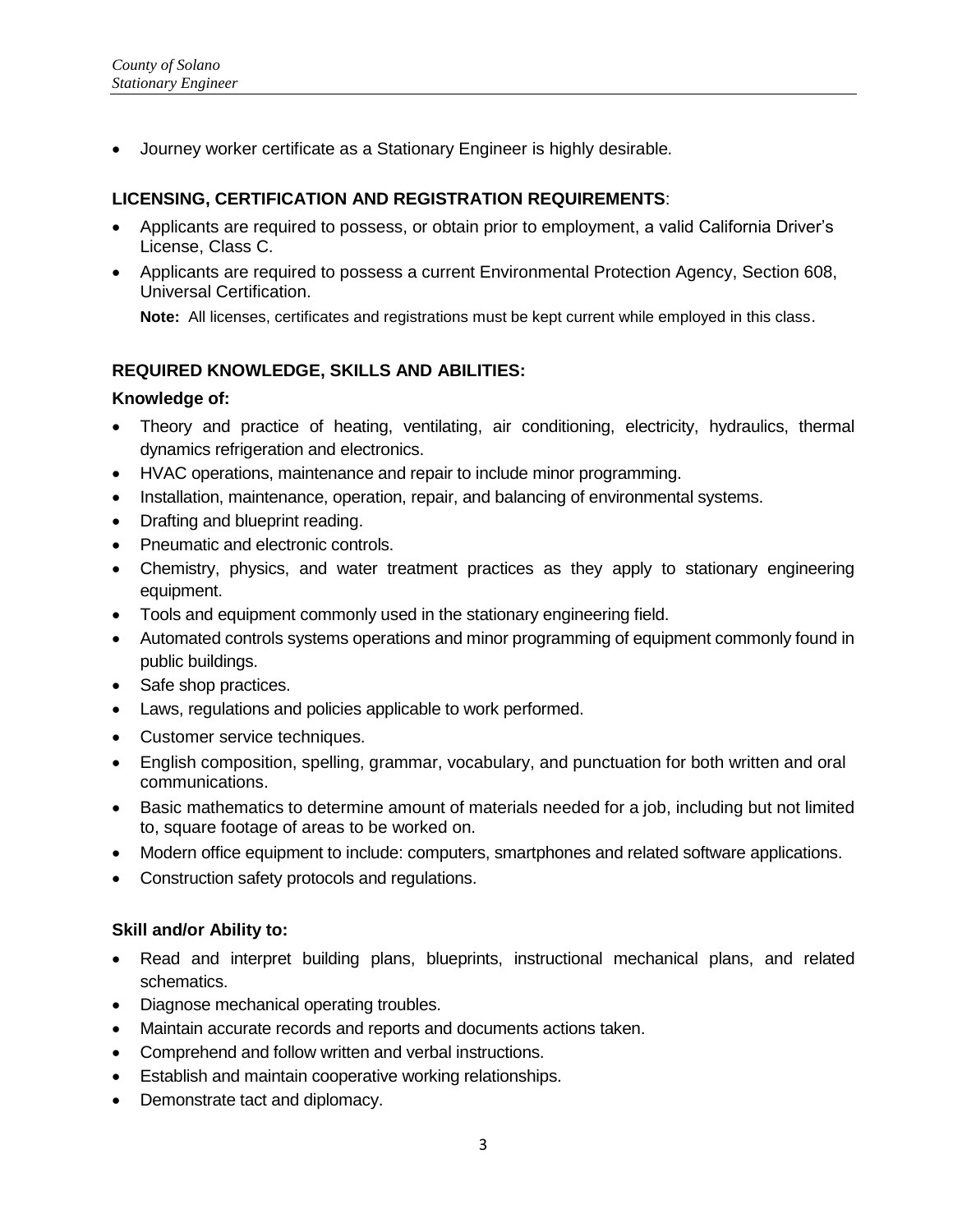- Determine the appropriate course of action in in stressful and/or emergency situations.
- Collect and analyze data to identify needs and evaluate equipment effectiveness, draw logical conclusions and make appropriate recommendations and adjustments.
- Understand and analyze testing procedures and test results.
- Organize and prioritize work assignments.
- Make routine arithmetical calculations and analysis.
- Research regulations, procedures and technical reference materials relating to equipment.
- Use modern office equipment to include computers and related software applications.
- Operate and maintain a variety of tools and forklifts properly and safely.

# **PHYSICAL REQUIREMENTS:**

- Mobility and Dexterity: This class typically requires employees to perform the following: (1) balancing, stooping, kneeling, reaching, crawling, fingering, grasping, and repetitive motion; (2) climbing and working safely on ladders and step ladders with a total weight that does not exceed the weight capacity of the ladder or the highest rated capacity of the harnesses and lanyards used for fall protection; and (3) standing or walking during normal work hours on uneven surfaces.
- Lifting, Carrying, Pushing and Pulling Heavy work: This class typically requires employees to perform the following: exerting up to 100 pounds of force occasionally with assistance, and/or up to 50 pounds of force frequently, and /or up to 20 pounds of force constantly to move objects.
- Vision: This class requires employees to have close visual acuity, with or without correction, to prepare and analyze data and figures, view a computer terminal, read, and to distinguish between normal and off shade colors and to read gauges and meters in dimly lighted areas etc. Employees are also required to have depth perception and good eye-to-hand coordination in order to operate a motor vehicle and to operate a variety of hand and power tools.
- Hearing/Talking: This class requires employees to perceive the nature of sounds at normal speaking levels with or without correction, and have the ability to receive detailed information through oral communication. Employees in this class are also required to be able to communicate to express or exchange ideas. Detailed or important instructions must occasionally be conveyed to others accurately, loudly, and/or quickly.
- Other: This class typically requires employees to have sufficient sense of smell, and touch to observe equipment functions for normal and abnormal occurrences.

# **WORKING CONDITIONS:**

- Outdoor Work: Employees in this class will often be working outdoors and thus may be subject to exposure to intense noises, fumes, odors, pollens, dust, inadequate lighting, and to unpleasant field conditions including rainy, windy, cold, or hot weather; may be exposed to e.g. insects, rodents, snakes, bees, wasps, spiders, ants, etc.
- Work in an Industrial Area: Employees in this class will often be working in an industrial area and thus will be subject to exposure to moving mechanical parts, electrical currents, toxic agents, fuel, oil, gases, smoke, fumes, odors, dust, and vibrations. Employees may be subject to injuries when working with hand and power tools and equipment.